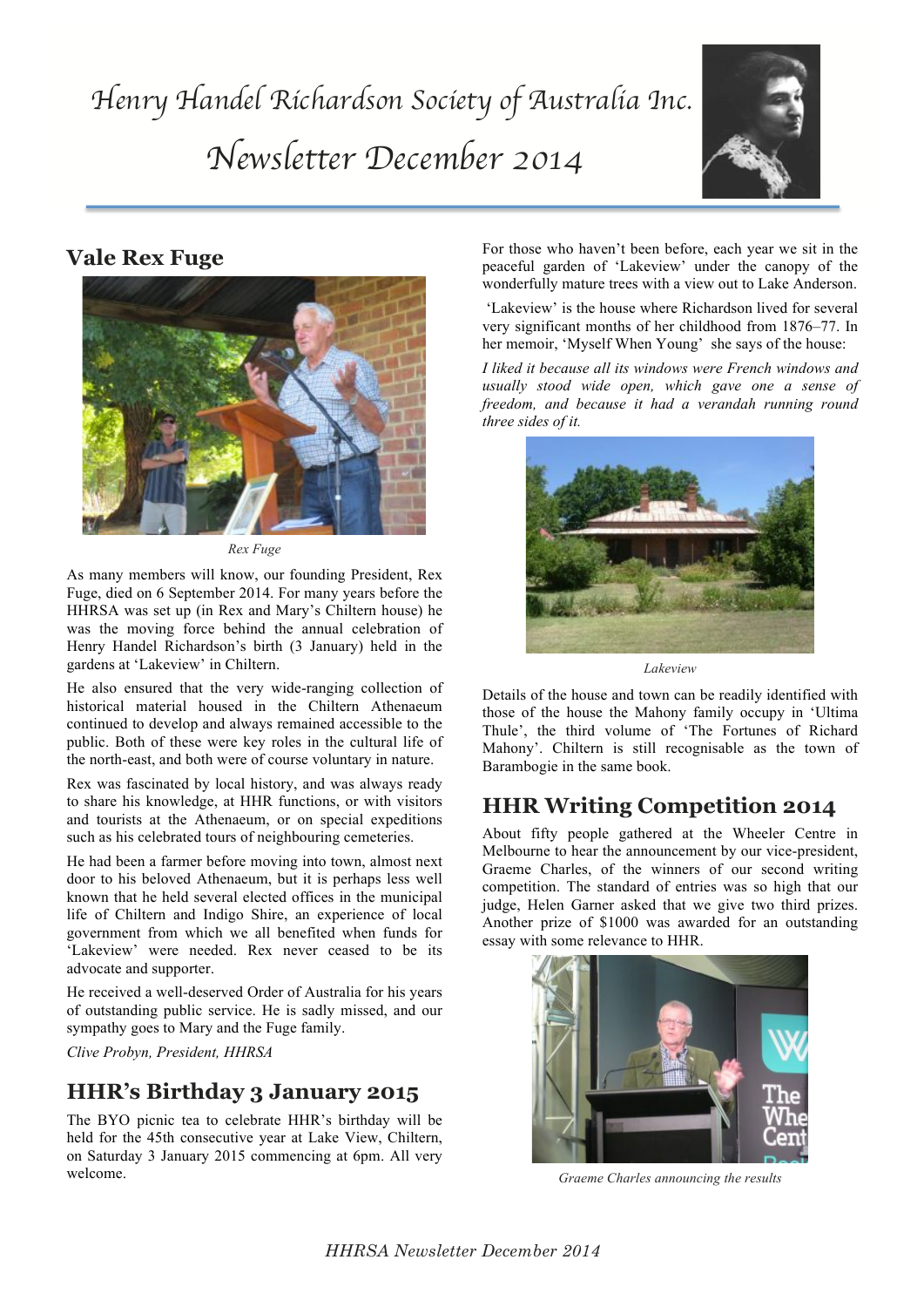#### **The Winners**

**First Prize** *- Pressure Okay* by **Jennifer Down Second Prize** *- Nosebleed* by **Melanie Napthine Third Prize** *- What I Wished* by **Rebekah Clarkson** & *A Lovely Afternoon* by **Stephanie Buckle** *Highly Commended and Special Essay Prize*

*Perhaps if she had never been your friend* by **Sylvia Martin**

*Highly Commended*

*Parrot* by **Annette Trevitt** *The Flamingos* by **Melanie Kinsman** *Metaphor as Illness* by **Hugh Kiernan** *Loving It* by **Rose Allan** *The Getting of my Father's Wisdom* by **Cath James** *Frangipani Kisses* by **Cheryl Hayden** *H* by **Ann-Marie Priest**



*The Prize Winners*

### **First Prize: Jennifer Down for her story,**  *Pressure Okay*



*Jennifer Down*

**Jennifer** is aged 24, and in those 24 years she's done a lot. This year she won the prestigious Elizabeth Jolley prize. Her first novel will be published by Text Publishing in 2016 and she's been working on short stories in between the rewrites.

She studied Professional Writing at RMIT and cites the importance of the support given by the coordinator of the course, Claire Renner, and the wonderful tuition of Carrie Tiffany among others.

This year she also completed her Honors thesis in French at Melbourne University. Jennifer produces closed captions for the hearing impaired and does some occasional editing.

#### **Second Prize: Melanie Napthine for her story,**  *Nosebleed*



*Melanie Napthine*

**Melanie** has been writing fiction for some time, but only began sending out her work in the last couple of years. Since then she has won First Prize in the Henry Lawson Short Story Award, The Ethel Webb Bundell Short story Competition, The Boroondara Literary Award, The Fellowship of Australian Writers Jim Hilton Award for fiction, Second Prize in the Katharine Susannah Prichard Award for speculative fiction and she was shortlisted for the Margaret River Prize, the Olga Masters Award and the Overland Victoria University Short Story Prize.

Melanie is a voracious reader and HHR is one of her favourite writers. She re-reads *The Fortunes of Richard Mahony* every few years. Melanie's reading has evidently paid off in this highly accomplished story. The story emerged from a house she saw near her own and the lives she began imagining there.

Melanie works in educational publishing and the day of the prizegiving was her birthday.

### **Equal Third Prize - Stephanie Buckle for her story,** *A Lovely Afternoon.*



*Stephanie Buckle*

**Stephanie** lived in the UK and New Zealand before settling in Canberra. She has been a teacher and a counsellor, and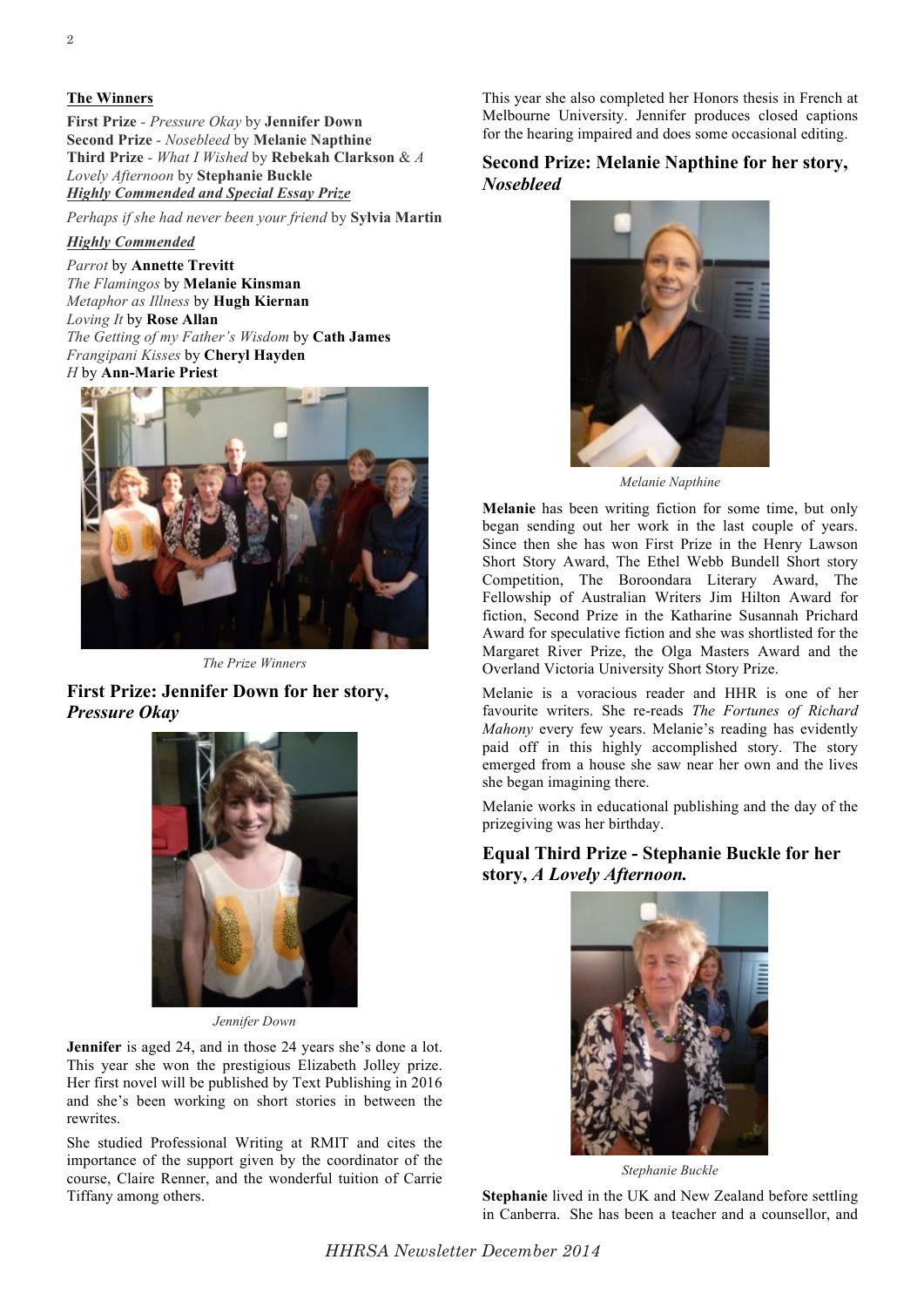began writing in 2003 after the Canberra bushfires. Her writing has won a numbers of awards, and several of her stories have appeared in *Island*. She has written two novels, both as yet unpublished, *Listen to Me,* and *From the Ashes*, and is currently working on her third novel, as well as continuing to write short fiction. Her first collection of short stories will come out in 2016 with Finlay Lloyd, an independent publishing firm established by Julian Davies.

### **Equal Third Prize - Rebekah Clarkson for her story,** *What I Wished*



*Rebekah Clarkson*

**Rebekah** is an Australian short story writer who is increasingly attracting attention here and overseas. A significant number of her stories have been recognized in major awards, shortlists and independent publications, including *Best Australian Stories, Southerly* and *Australian Book Review,* and her story, 'The Blue Suitcase' was recently translated into German. She was runner up in the 2013 ABR Elizabeth Jolley Short Story Prize and winner of the Readers' Choice Award for the same prize. Next year will see Black Ink publish her work as the title story in, *Something Special, Something Rare: Outstanding short stories by Australian women.* Rebekah has also published reviews, articles and poetry. She has a BA in Aboriginal Studies, an MA in Creative Writing, and is currently completing a PhD at the University of Adelaide, where she also teaches. Her research is focussed on the subversive opportunities offered to writers of the short story cycle.

"I had the opportunity to teach 'Australian Classics: Film and Literature' at the University of Adelaide this year and naturally we studied *The Getting of Wisdom*. It was a privilege to revisit this wonderful book myself, to introduce it to a new generation of readers and to be privy to their discussions about its continued relevance. It was through this experience that I discovered the HHR Society and I'm so glad I did."

Rebekah lives in the Adelaide Hills with her husband and two children.

### **Special Essay Prize – Sylvia Martin for her essay,** *Perhaps if she had never been your friend*

**Sylvia** is a writer, cultural historian and former actor. She has also worked as a reviewer, editor and manuscript assessor. She holds a doctorate in Women's Studies from

Griffith University and is the author of two biographies: *Passionate Friends: Mary Fullerton, Mabel Singleton and Miles Franklin* (2001) and *Ida Leeson: A Life: Not a Blue-Stocking Lady* (2006), which was awarded the 2008 Magarey Prize for Biography. She recently completed a biography of Aileen Palmer, daughter of Nettie and Vance Palmer for which she was awarded a Publisher's Fellowship at Varuna. She lives in Katoomba.



*Sylvia Martin*

## **Helen Garner's Address at the Prize Giving**

It must be half a century since I last read *The Fortunes of Richard Mahony.*

As with all mighty tomes of youthful reading, I had thought about it, as it receded into the distant past, with a feeling, most of all, of self-congratulation: it was huge, it was mighty, and *I had read it*.

To tell the truth, my memories of it were blurry and impressionistic, though studded with painfully bright points – for example, Mahony at Queenscliff, in deep mental and spiritual trouble—the way he walked with his eyes always fixed on the ground 'so that passers-by should not use them as spy-holes.'

Over many years, my tastes changed. I didn't think I would ever read the trilogy again. Yesterday, sprawled on the couch in the heat, thinking about what to say today, I picked up my copy and skimmed the introduction. Yep – I remember all this – Ballarat — the goldfields –yep, yep, yep. But then I turned the page to the opening of the novel. My God! In the very first sentence *a man is buried alive.*

> The rotten earth collapsed, bringing down the roof in its train. The digger fell forward on his face, his ribs jammed across his pick, his arms pinned to his sides, nose and mouth pressed into the sticky mud as into a mask; and over his defenceless body, with a roar that burst his ear-drums, broke stupendous masses of earth.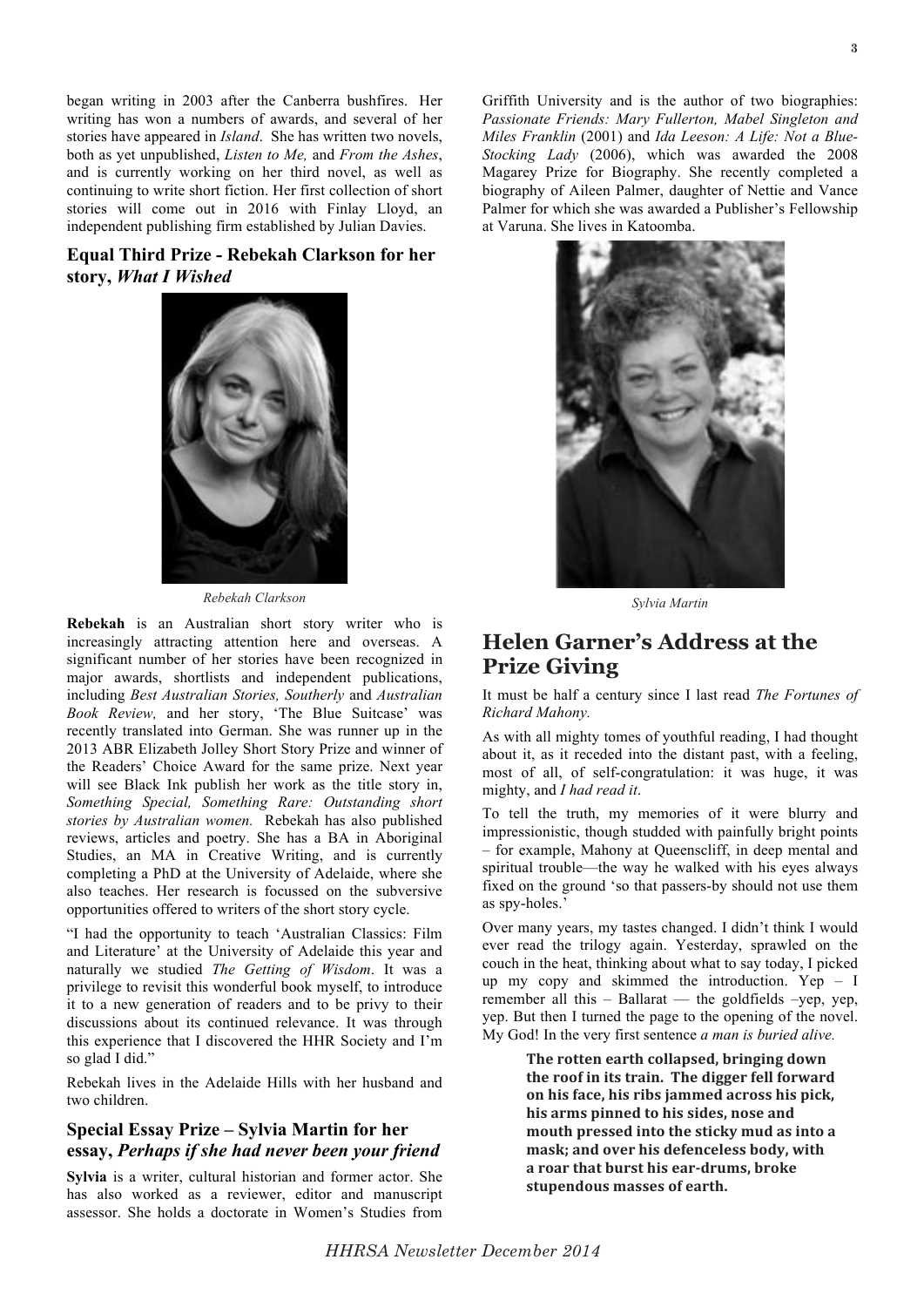That is writing! I was thunderstruck. I could not put the book down. I sank into it and lay there absorbed for the rest of the afternoon and into the night.

My feeling for HHR ran alongside my fifty-year friendship with the late Axel Clark, her biographer. Axel was diagnosed with a brain tumour in 1980. He lived another twenty years, sometimes ill enough for further gruelling surgery, sometimes stable, sometimes in fine fettle; but through all these changes, he worked. He was the least complaining, the sweetest-tempered, the most devoted and determined person I ever knew.



*Helen Garner (in the centre) surrounded by the prize winners*

In the late 1990s, while he was working on the second volume of the biography, we drove together one day from Melbourne to Sydney. He suggested we stop at Chiltern so he could show me the HHR house. I forget the season, but I remember the weather as dull and clouded, with a cool wind. We had come on the wrong day. The house was not open to visitors. We stood in front of it and looked out over the grey lake in silence. Then in a low voice he said, 'Bleak, isn't it.'

I think this was the first time he acknowledged to me the tremendous load that he was hauling—his long, long illness, its draining effect on his life spirit; his weariness; his struggle to finish the work. And outside that closed, locked old house I had my first sharp physical sense of HHR's childhood, how anxious and difficult it must have been, and what she had to fight free of. Very soberly we drove on.

Early this morning I leafed through volume 2 of Axel's biography and came upon a little scene that he quotes from HHR's memoir *Myself When Young.*

She was describing a time when she was trying to write *The Fortunes of Richard Mahony* and 'felt wretchedly inadequate to the task.'

> I had got to a part that stuck me: try as I **would, I couldn't get it to move. I felt cross** and tired and generally disgruntled. And **one day I vented my irritation by flinging** out, "I don't know I'm sure how I ever came **to write Maurice Guest - a poor ignorant** little colonial like me!" My husband glanced up from his writing table and said in his wise, quiet way, "But emotionally **very\$experienced".**

This is the point from which I can step across the gap of time (and form) that lies between Richardson's vast canvas and the short stories we're here today to praise.

The chief thing that struck me about the stories was the sense that their writers are, like HHR, 'emotionally very experienced'. They work with great depths, and breadths, of human longing and sadness and joy. I was moved by them, and found it very hard to rank them. I would draw up a list of winners, but find that when I woke next morning their order had somehow shifted overnight, for reasons I was hard put to articulate.

I loved the writers' ease in the world of family, the different angles on which they went at this age-old scene of struggle and love and rage and sometimes of triumph. There was some very fine observation of children, of their suffering and jubilation, and also their ferocity. Powerful psychological insights were delivered with such a light touch that I hardly felt them until they zapped into my nerves and tingled there.

I was impressed by the writers' tackling of pain and the fear of death; their delight in the material world, its preciousness and beauty, and what they could make it mean; the growth of love, the blessing of forgiveness, the endurance of the unendurable. I admired their authority, their quality of stride—and how they could be funny in a way that was not intended to make a reader laugh so much as to save her (and the story's narrator) from despair.

The work shows a high level of technical skill: fine handling of structure; the ability to move elliptically through time; judicious withholding of information, and the release of it in tiny unexpected surges, or gentle sprays. In one story in particular, the difficult matter of class is laid bare.

In another, I envied the writer's ability to apply the technique that Freud said a psychoanalyst must use, in listening to patients—something he called 'evenly suspended attention'. The writer of this story kept my sympathies hovering between her characters in the most exemplary and disturbing way.

It's a long time since I have tried to write a short story; but being as I am very interested in compression, I learnt a great deal from these works.

The whole experience of reading them has been a joy to me. I thank the writers for the pleasure they've given me, and the example they've set. The bar is high and I read their work with respect and admiration.

If I may, I'd like to end with a single sentence from Jennifer Down's winning entry, *Pressure OK*, to describe the mood I was in after I had read the stories. She's talking about a widower who's just been to the theatre with his grown-up daughter to see a great Australian play. They've parted with an awkward affection, and he's walking back to the station. The sentence consists of only ten words. It seems so simple, but it leaps with poetic energy. It's modern, it feels like now, yet it might also have been describing one of poor Richard Mahony's rare moments of tranquillity and hope. I would kill to have written it. Here it is:

#### **'His veins were warm and all the stars were out.'**

*© Helen Garner*